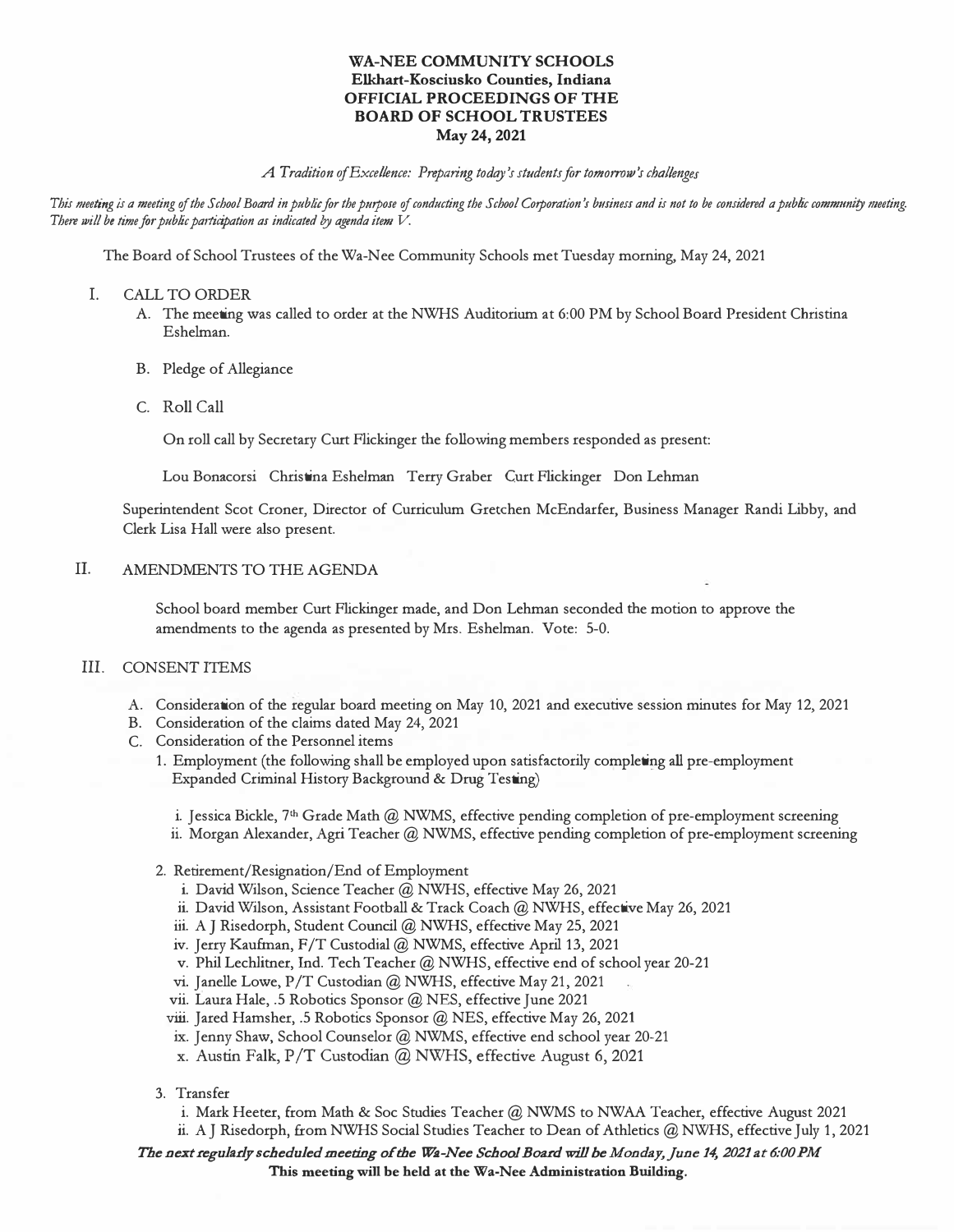## **WA-NEE COMMUNITY SCHOOLS Elkhart-Kosciusko Counties, Indiana OFFICIAL PROCEEDINGS OF THE BOARD OF SCHOOL TRUSTEES May 24, 2021**

*A Tradition of Excellence: Preparing todqy 's students for tomorrow's challenges* 

- 4. Leave of Absence
- D. Consideration of Professional Leave Requests
- E. Consideration of Grants and Donations
	- i. \$500 donation from Eta Zeta Chapter to be used by the NWHS Band
	- ii. \$100 donation from Eta Zeta Chapter to be used by the WES Art
	- iii. \$250 donation from Beacon Medical Group to be used for the 2021 Teacher Appreciation Breakfast
	- 1v. \$1250 donation from Friends of Wakarusa Public Library to be used for NWMS Battle of the Books
	- v. \$500 donation from Tri Kappa to be used for the SOAR Classroom @ NES
	- vi. \$500 donation from Tri Kappa to be used by the NWHS Academic Teams
	- vii. \$250 donation from Tri Kappa to be used by NWHS Bring Change to Mind
	- viii. \$250 donation from Tri Kappa to be used for School Nurse supplies
	- ix. \$1000 donation from Patrick Industries to be used for Volleyball Camp Shirts
	- x. \$100 donation from Psi Iota Xi Sorority to be used by the WV Art

School board member Don Lehman made, and Terry Graber seconded the motion to approve the Consent Items including the additional consent items as presented by Mrs. Eshelman. Vote: 5-0

#### IV. RECOGNITION OF VISITORS **&** PUBLIC INPUT

- A. Mike Hertsel Thanked the board for making the mask optional beginning June 1st and wants to encourage people to stand up and have a voice.
- B. Trevor Hershberger Thanked the board for making mask optional beginning June 1st. Hopeful that the board will continue to make mask wearing for the next school year. Because mask wearing should always have been a choice.
- C. Tonya Cline Thanked the board for the opportunities that Wa-Nee students and staff were able to have during the last school year that many schools in the area didn't have. Hopeful that mask will remain optional in 2021- 22 because she feels like for some students at the middle school it has something they have used to hide behind, and it has taken their identity away from them.

# V. ACTION ITEMS

## A. APPROVAL OF THE CITY OF NAPPANEE OFFER TO PURCHASE PROPERTY FOR THE WOOD VIEW DRIVE PROJECT

School board member Terry Graber made, and Lou Bonacorsi seconded the motion to approve the City of Nappanee offer to purchase property for the Woodview Drive Project as presented by Dr. Croner. Vote: 5-0

B. APRROVAL OF THE SALE OF TECHNOLOGY EQUIPMENT

School board member Curt Flickinger made, and Don Lehman seconded the motion to approve the Sale of Technology Equipment as presented by Dr. Croner. Vote: 5-0